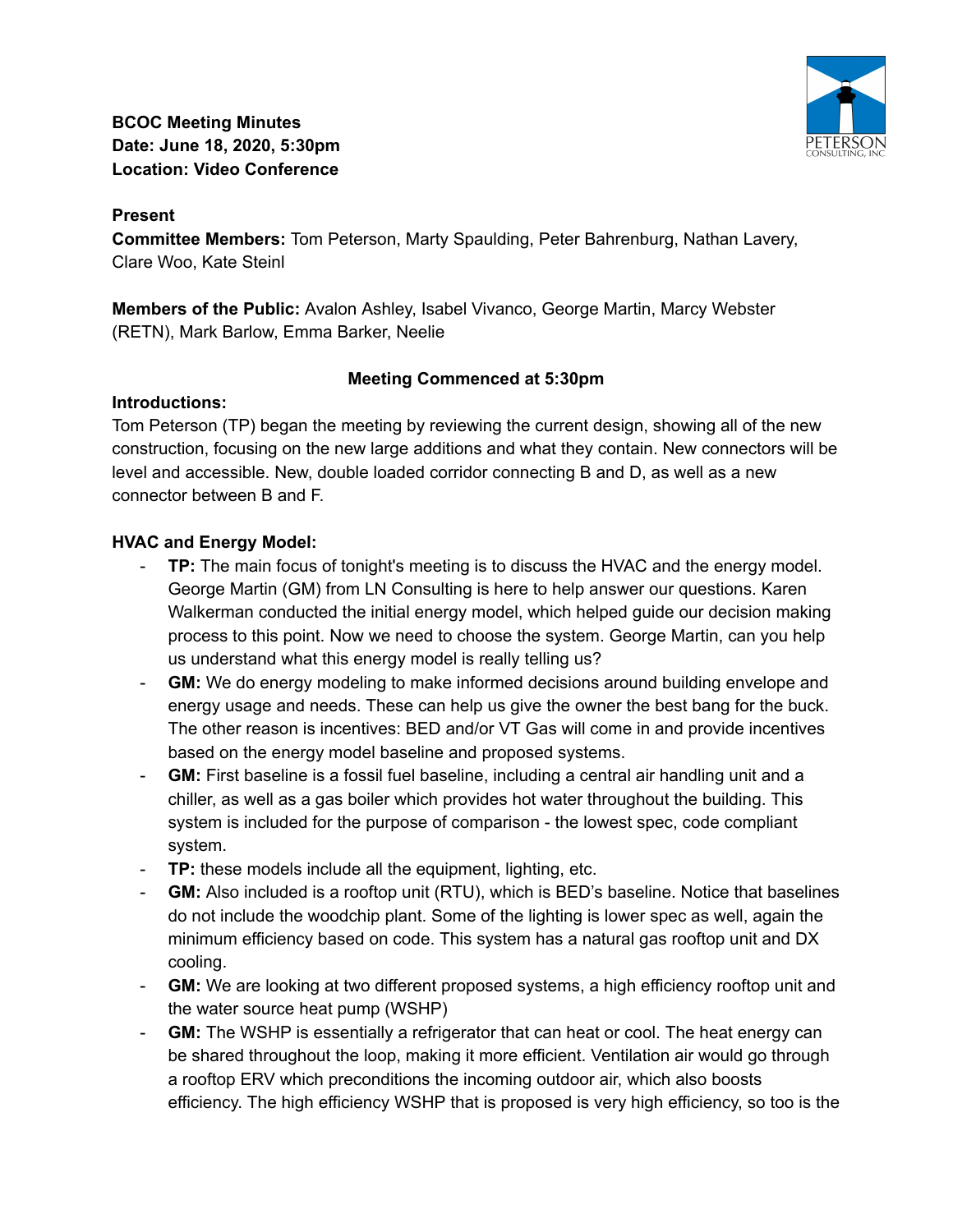ERV. It is the most expensive, but saves you money over time - That said, the payback period is extremely long.

- **GM:** The proposed rooftop unit is similar to the BED unit, but higher efficiency. We also have a superior envelope specified, especially in terms of infiltration, by making the envelope tighter and adding insulation in the roof.
- **TP:** The cost difference between the systems, divided by the annual operating cost difference tells us the payback time.
- **GW:** right. The incentives probably would not be able to get us even close to a 30 year payback period.
- **TP:** The woodchip plant will help cut the emissions as well.
- **GW:** right. Assuming you have a sustainable source of chips, it makes a rooftop system much more environmentally friendly. The times that the woodchip plant is not active is when the difference will be made with the WSHP (non-heating months).
- **TP:** LN is known for their work in high efficiency / low emissions projects. Theirs, and Karen Walkerman's, initial impression was that the WSHP is the most efficient, but they both came to the conclusion that the RTU system was coming out ahead in terms of cost/benefit.
- **TP:** First questions from the committee, and then I would like to change the agenda around a bit to allow members of LEAP to ask their questions so they don't need to wait until the end.
- **Kate Stein (KS):** Do you need to drill for the WSHP?
- **GW:** No, this option is a conventional WSHP and not geothermal.. Gas or wood chip fired boiler, along with electric based cooling.
- **Nathan Lavery (NL):** What is the budget for the HVAC system at present?
- **Marty Spaulding (MS):** Initial cost estimate was about 10m. Once we got further along, we ended up estimating a 14m WSHP option. The current budget carries the full cost of the high efficiency WSHP (14.4m).
- **TP:** There are also some ancillary costs associated with each system. The rooftop unit will likely require some structural reinforcement. The WSHP option would probably require some interior space being set aside for them.
- **Emma Barker (EB):** On behalf of the Leap environmental club at BHS, I would like to read this letter we prepared (please find letter on file). We think that the building design must adhere to the CHPS standard at a minumum. The city had been planning on holding city place to LEED gold, why should this be lower?
- **Isabel Vivanco (IV):** Cutting CHPS may save some money, but holding us to that standard is important for the long term, especially with a shifting leadership team. We need change now.
- **TP:** It gives me hope that young people like yourselves are so interested, passionate, and knowledgeable about this work. CHPS has not been cut, and we are very serious about making the facility as efficient as possible, as well as being accessible, functional, and maintainable.
- **MS:** The RTU system would easily surpass the CHPS certification requirements, correct GM?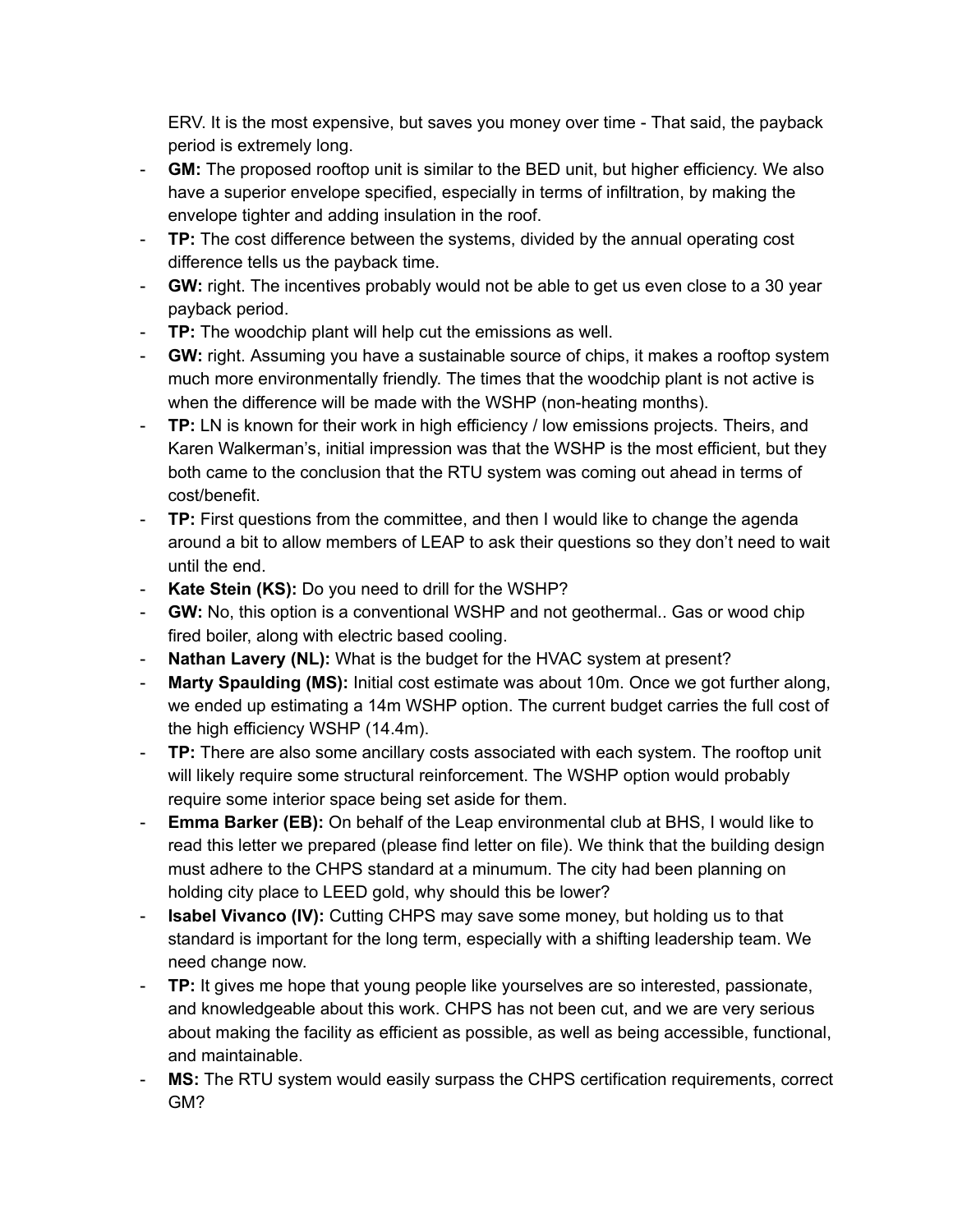- **GM**: yes.
- **TP:** There is no question that the WSHP is more efficient, but by saving money now, we can take better care of the building, which in the end, will make it much more efficient.
- **GW:** The RTU system also has the flexibility to convert to being fossil fuel free in the future.
- **NL:** (To LEAP members) Is the higher efficiency more important to you than putting that money into programming space?
- **MS:** For example, we were also considering an auxiliary gym by gaining roughly \$1.5m in savings here, we may be able to add back in the gym or other programming space.
- **EB:** I of course can't speak for the whole student body, but I personally think that the energy efficiency piece should be prioritized.
- **IV:** I completely agree, and I think the rest of the student body should be consulted.

### **Hazardous Materials:**

**TP:** next update is on hazardous materials, particularly on Asbestos and PCBs. Our local consultant ATC has a lot of experience with asbestos, but not as much with PCBs in building materials. We brought on another consultant very familiar with PCBs: Fuss and O'Neill. They are providing a 3rd party review. They are recommending additional sampling and testing which will help refine the remediation plan. More upfront cost, which will hopefully save us some money down the line. And a better application package to the EPA region 1. We are expecting results in 3 weeks.

# **Lot Coverage:**

**TP:** Currently, BHS is in a recreational zone, which allows for very little lot coverage. The existing coverage exceeds the limit by over 20%. New plan increases lot coverage by a little more than than 1%. VT law limits the town review. MS wrote a great letter making the case for BHS's lot coverage. The lot coverage added is in the course of improving the facility's function as a school. MS asked zoning staff and the city attorney to weigh in, and the attorney agreed with MS' assessment, as did the director of the zoning department. The Stormwater plan is state of the art, and is way better than current, which will hopefully make city staff not too hung up on the increased lot coverage.

# **Design Development:**

- **TP:** The design team has been meeting with BHS depts and BRD is quickly turning that feedback around and finalizing the design. They have also been meeting with city departments: Stormwater, BED, and DPW. Thank you to Kate Stein for coordinating these department meetings.
- **MS:** For design development to continue, we are hoping to get a sense from the committee members as to what the mechanical decision is. My recommendation would be to go with the RTU so we can hopefully add some programming back in. Seeing the modeling made that decision easy.
- **NL:** to what extent does the cost estimate include any offsetting savings from incentives?